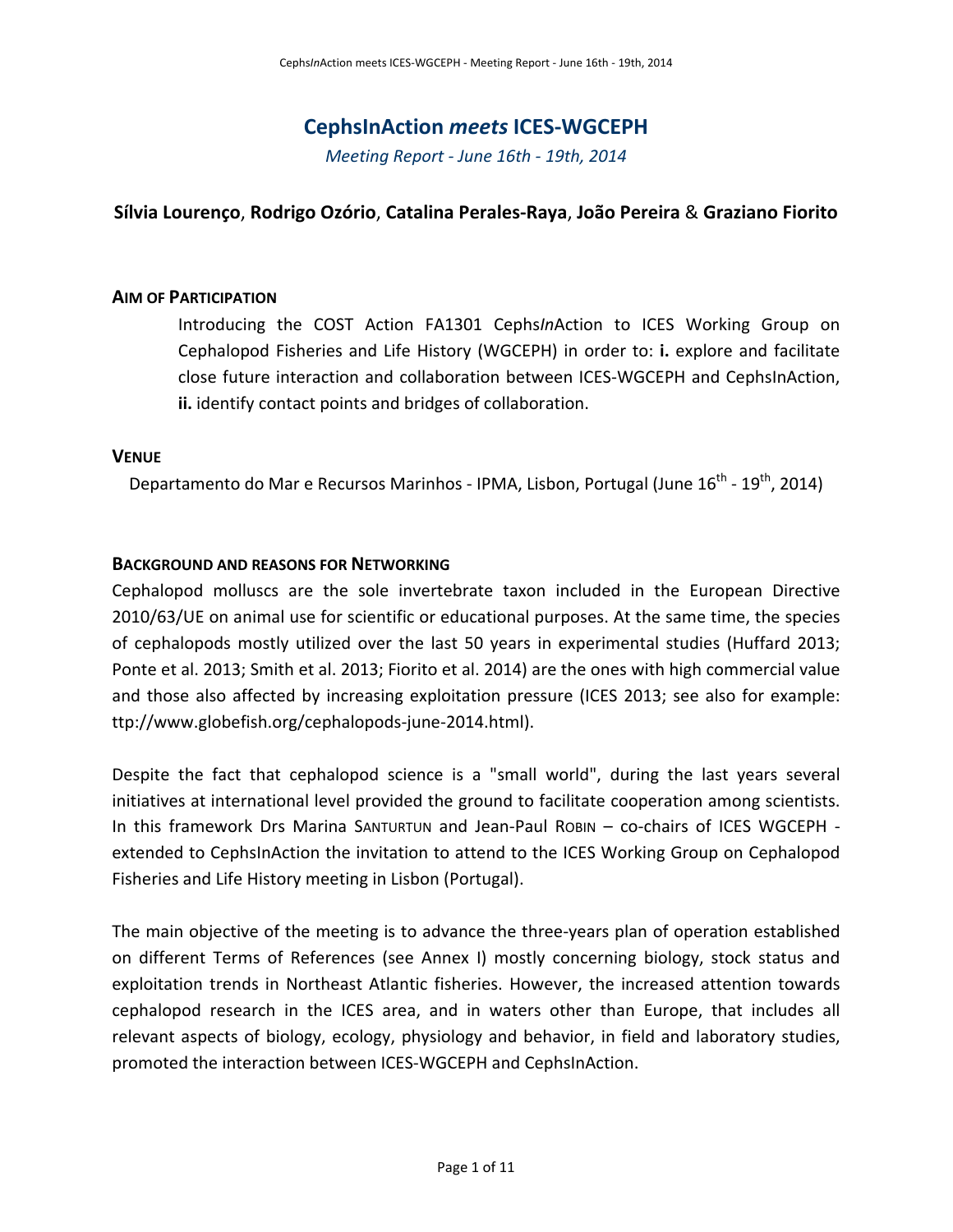The meeting counted 21 participants (Table 1, Figure 1) from seven countries (France, Spain, Portugal, UK, Italy, Greece and Germany) and included several oral presentations and group work for discussion about the ToRs and individual work for preparing the draft of the expected reports.

The two groups are clearly sharing common goals in several aspects and for many activities.

At the Lisbon meeting, Graziano Fiorito (Italy) and Rodrigo Ozorio (Portugal), members of the CephsInAction (FA1301) Management Committee (MC) were invited to attend the annual meeting of WGCEPH. G. Fiorito and R. Ozorio have been joined by Sílvia Lourenço, Catalina Perales‐Raya, and João Pereira that apart being active in CephsInAction (see Table 1) are also members of WGCEPH experts group, which justify the networking between the two experts groups.



**Figure 1. Group photo WGCEPH & CephsInAction, Lisbon ‐ June 2014**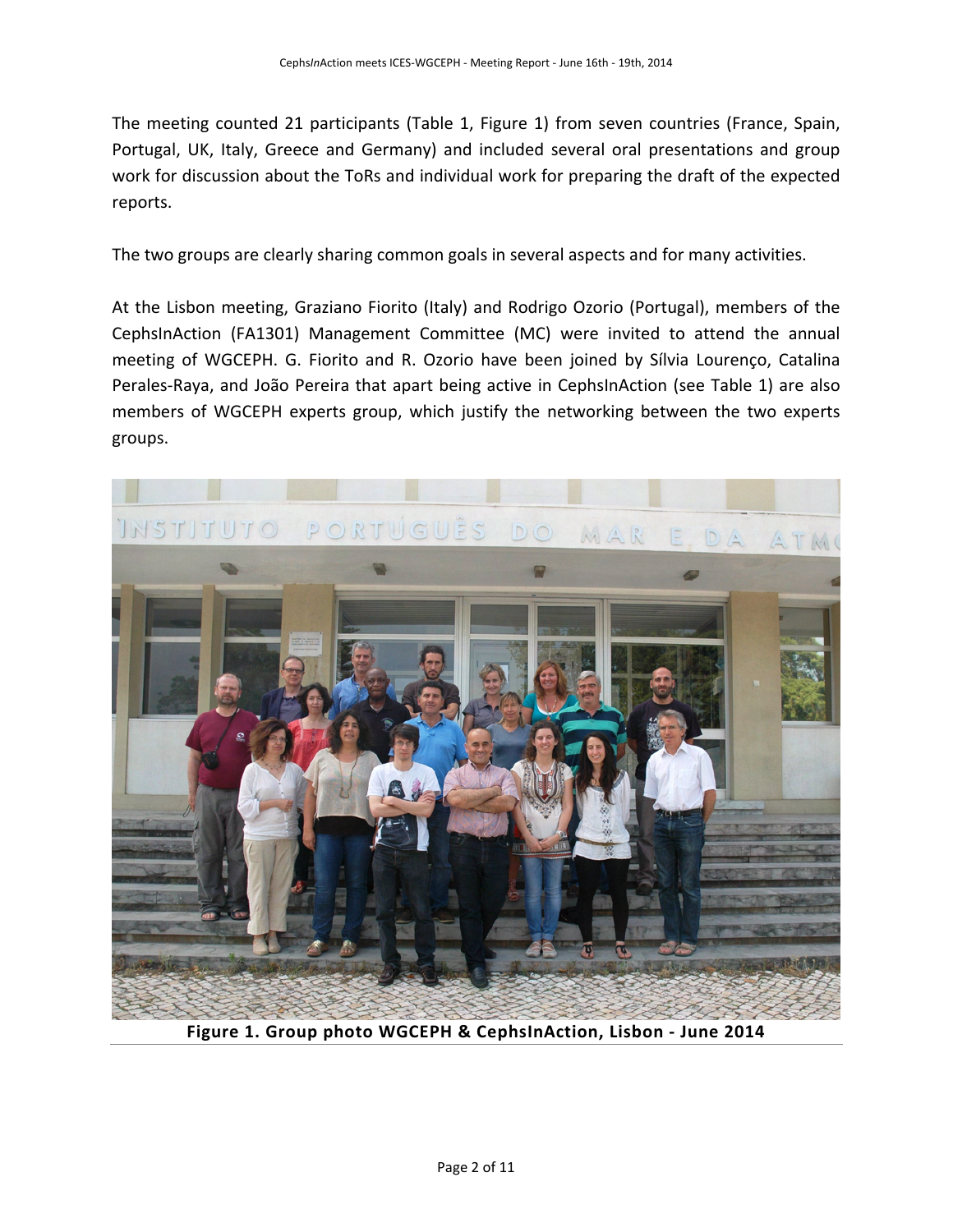# **Table 1: List of participants to ICES‐WGCEPH meeting, Lisbon 2014**

| <b>NAME</b>             | <b>ICES-WCEPH</b> | <b>CEPHSINACTION</b> | <b>COUNTRY</b> |
|-------------------------|-------------------|----------------------|----------------|
| <b>Marina SANTURTUN</b> | V                 |                      | Spain          |
| Co-Chair                |                   |                      |                |
| Jean-Paul Robin         | V                 |                      | France         |
| Co-Chair                |                   |                      |                |
| <b>Edouard DUHEM</b>    | $\sqrt{2}$        |                      | France         |
| <b>Graziano FIORITO</b> |                   | ν                    | Italy          |
| Ane IRIONDO             | $\sqrt{2}$        |                      | Spain          |
| <b>Noussithe KOUETA</b> | V                 |                      | France         |
| Evgenia LEFKADITOU      | V                 |                      | Greece         |
| Sílvia LOURENÇO         | V                 | ν                    | Portugal       |
| ROI MARTINEZ            | ν                 |                      | Germany        |
| <b>Hugo MENDES</b>      | $\sqrt{2}$        |                      | Portugal       |
| <b>Ana MORENO</b>       | V                 |                      | Portugal       |
| Lorena OLMOS            | ν                 |                      | Spain          |
| Rodrigo Ozorio          |                   | $\sqrt{2}$           | Portugal       |
| Catalina PERALES-RAYA   | $\sqrt{2}$        | $v^{\bar{1}}$        | Spain          |
| João PEREIRA $^1$       | ν                 | ν                    | Portugal       |
| <b>Graham PIERCE</b>    | $\sqrt{2}$        |                      | UK             |
| Cristina PITA           | $\sqrt{2}$        |                      | Portugal       |
| Sonia SEIXAS            | v                 |                      | Portugal       |
| <b>Luis SILVA</b>       | $\sqrt{2}$        |                      | Spain          |
| <b>Ignacio SOBRINO</b>  | $\sqrt{ }$        |                      | Spain          |

<span id="page-2-0"></span> $1$  Dr João Pereira is MC-substitute for Portugal; Dr Catalina Perales-Raya is MC-substitute for Spain in the COST Action FA1301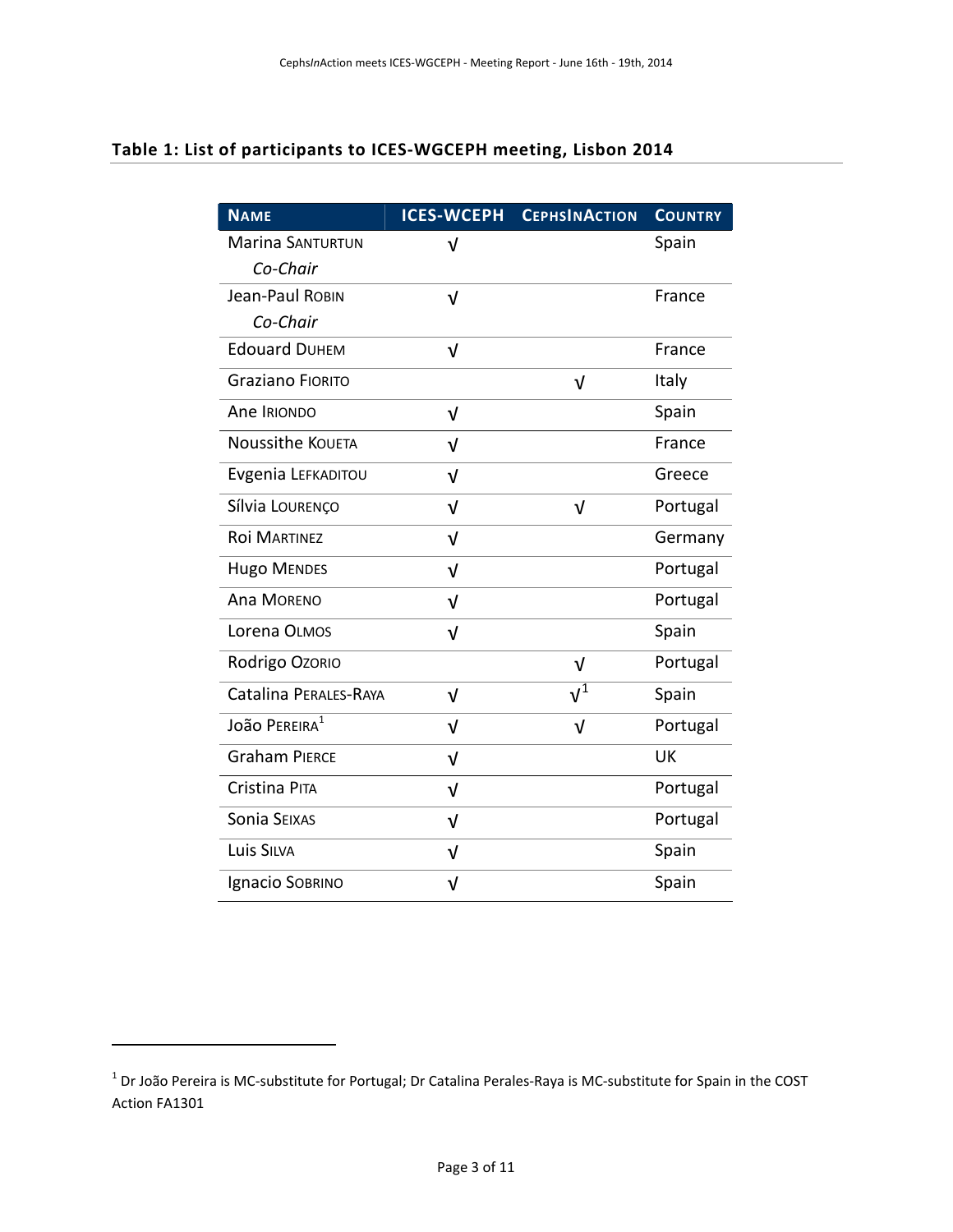At the meeting Graziano Fiorito (joined by Rodrigo Ozorio, and other mentioned FA1301 colleagues) introduced to the ICES WGCEPH members the history, aims and current activities of the COST Action FA1301. During this presentation Graziano Fiorito, also provided the background and challenges for the scientific community *at large* given by the inclusion of cephalopods in the Directive 2010/63/EU. A simplified version of the original presentation is given as Annex II.

Extensive discussions provided the general view of the opportunity of strengthening possible interaction between the WGCEPH group and CephsInAction. It has been highlighted that there is space for both groups to work together to fulfill the knowledge gaps that exists regarding several biological and physiological aspects of the cephalopods species that are key to understanding of the variability in abundance, distribution and growth observed, and that constitute the main bottleneck factor for the application of assessment models to the cephalopod stocks.

Clear overlapping and mutual interaction are advised in contribution to several ToRs (see also Annex I) to be fulfilled during the next three years (2014‐2016), and in particular:

- **ToR C** ‐ Implications of the application of some Policies and Directives on cephalopods: Implication of CFP (landing obligation) on cephalopod exploitation, how it has been applied in other places and how it has affected them; new regulation of manipulation of animals for research; Nature 2000, network of Marine Protected Areas; Blue growth.
- **ToR D** Review data availability for the main cephalopod species in relation to the main population parameters (e.g.: length distribution, sex ratio, first maturity at age, first maturity at length, growth, spawning season).
- **ToR E** ‐ Knowledge base: review and report on cephalopod research results in the ICES area, and if feasible in waters other than Europe, including all relevant aspects of biology, ecology, physiology and behaviour, in field and laboratory studies.
- **ToR F** ‐ MSFD and Integrated Ecosystem Assessment: Relevant MSFD indicators (biodiversity, community role, exploitation and contaminants) applied to cephalopods. In this case, for example, the reccomendation by MSFD for noise disturbance is considered relevant to both groups considering also the forthcoming publication of "Guidelines for the Care and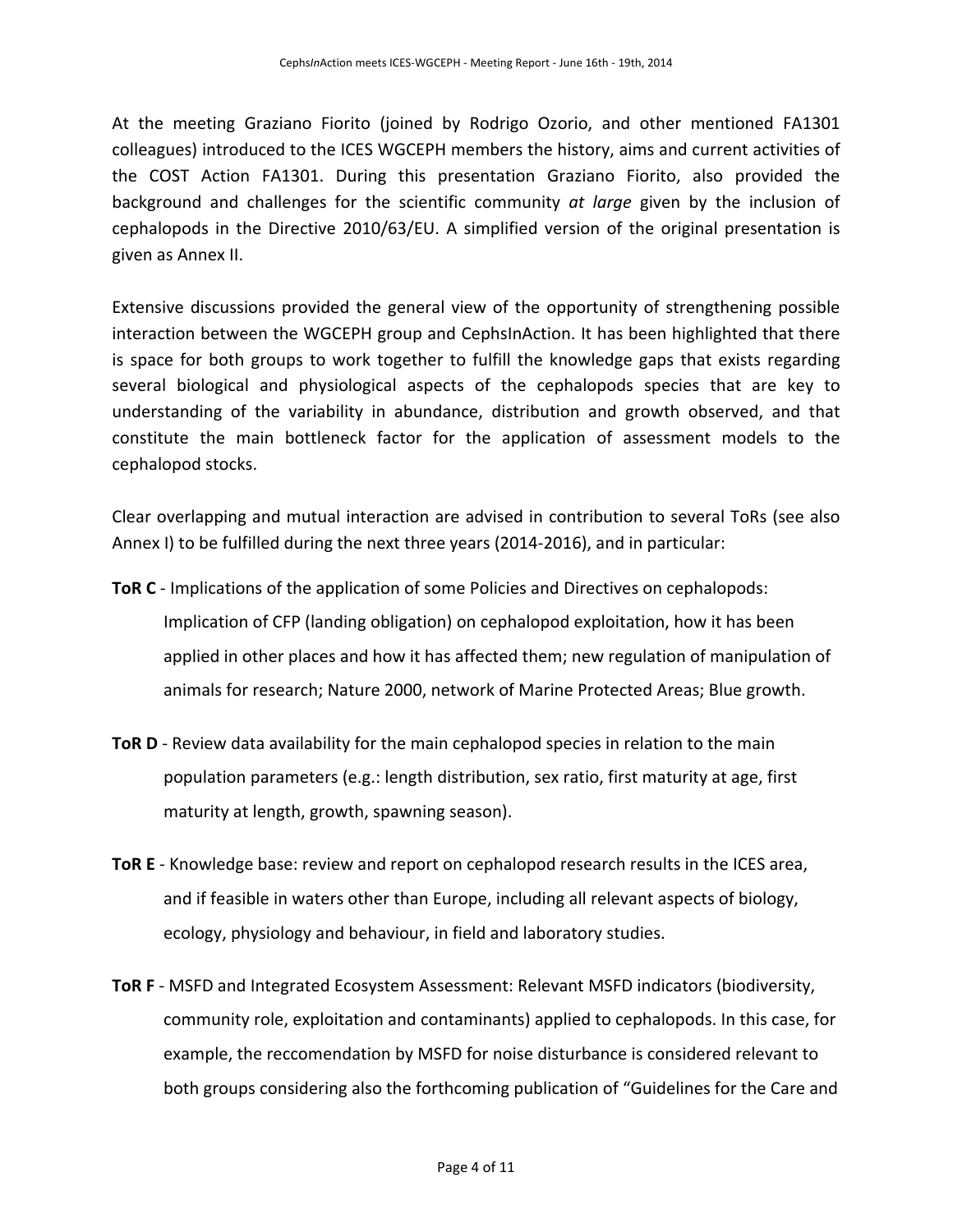Welfare of Cephalopods in Research ‐ a consensus document based on an initiative by CephRes, FELASA and the Boyd Group"[2](#page-4-0) that will represent a landmark for CephsInAction and for the entire scientific community.

#### **RELEVANT OUTPUTS**

1. Presenting the CephsInAction, objectives and contact points, thus to facilitate networking between the two experts groups.

2. Participation of WGCEPH expert group in the future historical bibliographic (CephRes) and current research (CephsInAction) databases that is going to be available for both groups;

3. CephsInAction experts will contribute next years with recommendations/inputs for WGCEPH ToRs, especially ToR‐C (European Regulation), ToR‐D (biological information update) and ToR‐E (New Knowledge).

4. CephsInAction associated labs can contribute with specialized training and sharing of specialized facilities, and promote the interaction among researchers with expertise on welfare in different taxa to advance study and consideration on animal welfare, including the application of the 3Rs principle (i.e. Replacement: use of possible alternatives; Reduction: reduction of the number of animals utilized in experiments; Refinement: application of procedures and methods that may improve animal welfare), thus to further promote the 'ethical' framework for conducting scientific experiments that require live animal.

5. Facilitate interaction between the two groups also based on the fact that Cephs*In*Action aims to facilitate and support a network for improvement of cephalopod welfare and husbandry in research, aquaculture and fisheries (http://www.cost.eu/domains\_actions/fa/Actions/FA1301).

<span id="page-4-0"></span> $2$  The Guidelines project has also been presented at the Meeting by Graziano Fiorito.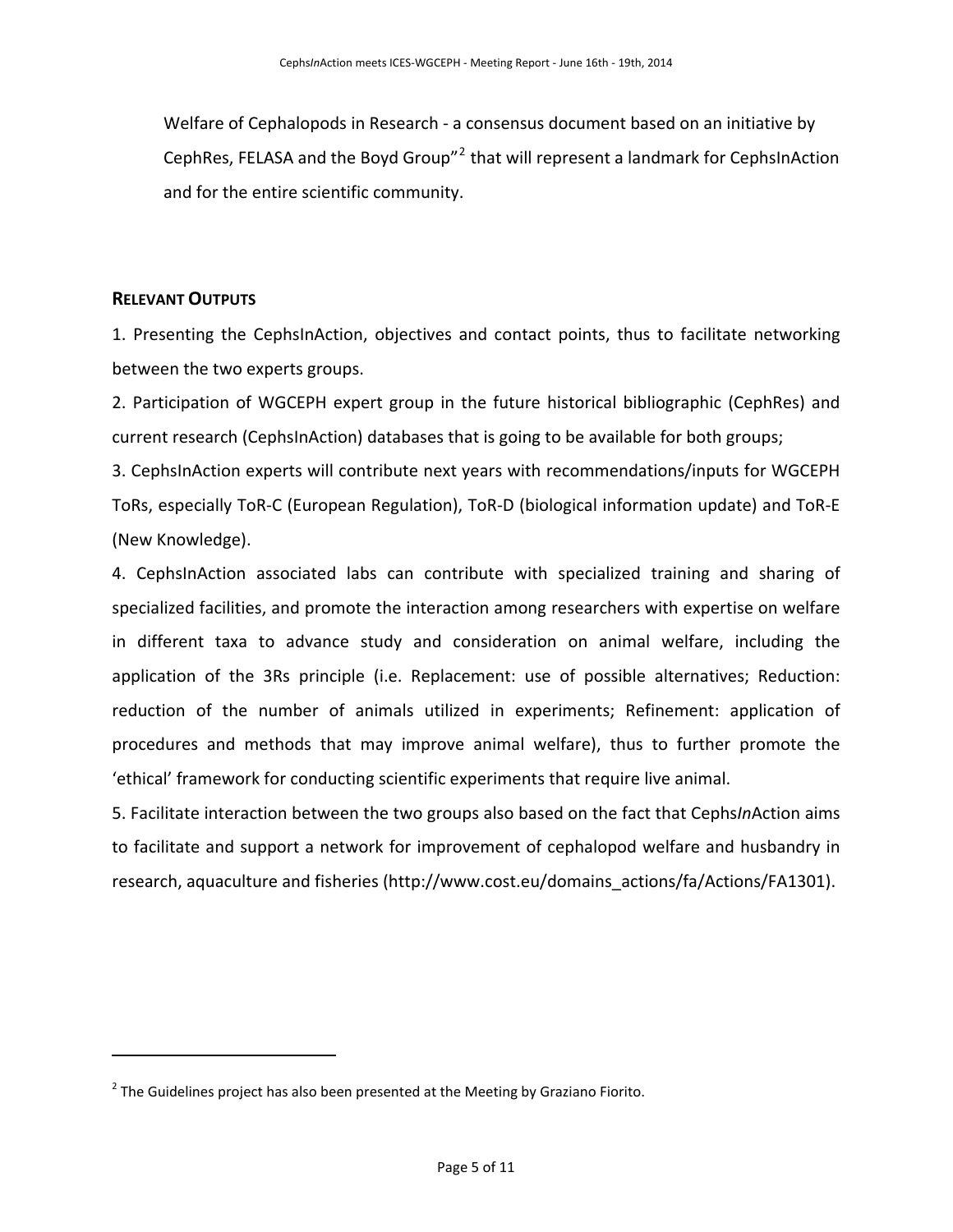#### Reference list

- Fiorito, G., Affuso, A., Anderson, D.B., Basil, J., Bonnaud, L., Botta, G., Cole, A., D'Angelo, L., De Girolamo, P., Dennison, N., Dickel, L., Di Cosmo, A., Di Cristo, C., Gestal, C., Fonseca, R., Grasso, F., Kristiansen, T., Kuba, M., Maffucci, F., Manciocco, A., Mark, F.K., Melillo, D., Osorio, D., Palumbo, A., Perkins, K., Ponte, G., Raspa, M., Shashar, N., Smith, J., Smith, D., Sykes, A., Villanueva, R., Tublitz, N., Zullo, L., Andrews, P.L.R. (2014). Cephalopods in neuroscience: Regulations, Research and the 3Rs. *Invert. Neurosci.*, 14**,** 13‐36.
- Huffard, C.L. (2013). Cephalopod neurobiology: an introduction for biologists working in other model systems. *Invert. Neurosci.*, 13**,** 11‐18.
- ICES (2013). *Report of the Working Group on Cephalopod Fisheries and Life History (WGCEPH)*. 11‐14 June 2013, Caen, France: ICES CM 2013/SSGEF.
- Ponte, G., Dröscher, A., Fiorito, G. (2013). Fostering cephalopod biology research: past and current trends and topics. *Invert Neurosci*, 13**,** 1‐9.
- Smith, J.A., Andrews, P.L.R., Hawkins, P., Louhimies, S., Ponte, G., Dickel, L. (2013). Cephalopod research and EU Directive 2010/63/EU: requirements, impacts and ethical review processes. *J. Exp. Mar. Biol. Ecol.*, doi:10.1016/j.jembe.2013.02.009.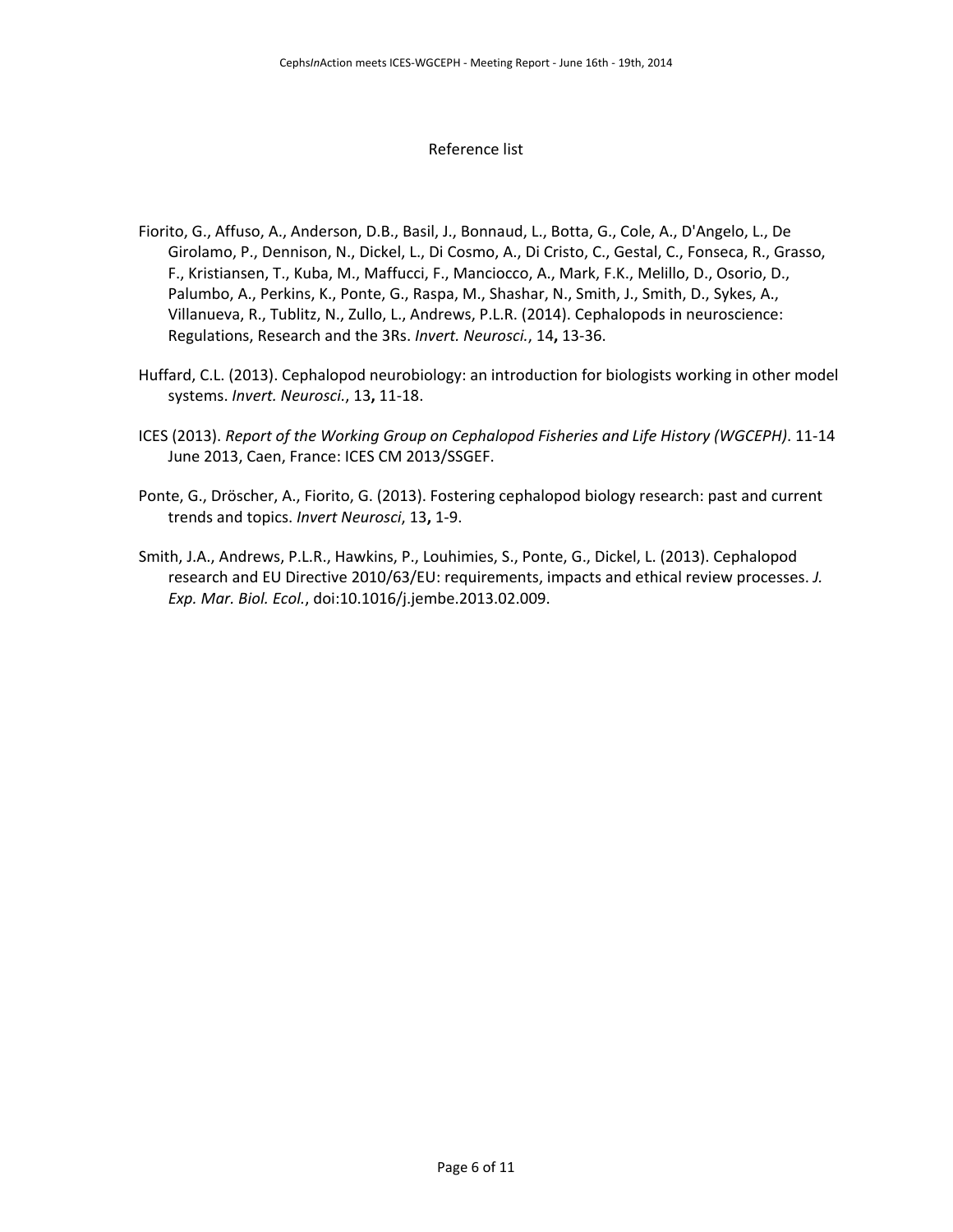## **ANNEX I ‐ Working Group on Cephalopod Biology and Life History (WGCEPH) Terms of References (ToRs)**

WGCEPH will report on the activities of 2014 (Year 1) by 1 August 2014 to SSGEF.

## **ToR descriptors**

| <b>ToR</b> | <b>Description</b>                                                                                                                                                                                                                                                                                                                                                                                                                                                                                                                                                                                                                                                                                                                                            | <b>Background</b>                                                                                                                                                                                                                                                                                                                                                                  | <b>Science</b><br>Plan<br>topics<br>addressed | <b>Duration</b>                 | <b>Expected</b><br><b>Deliverables</b>                                          |
|------------|---------------------------------------------------------------------------------------------------------------------------------------------------------------------------------------------------------------------------------------------------------------------------------------------------------------------------------------------------------------------------------------------------------------------------------------------------------------------------------------------------------------------------------------------------------------------------------------------------------------------------------------------------------------------------------------------------------------------------------------------------------------|------------------------------------------------------------------------------------------------------------------------------------------------------------------------------------------------------------------------------------------------------------------------------------------------------------------------------------------------------------------------------------|-----------------------------------------------|---------------------------------|---------------------------------------------------------------------------------|
| a          | Report on status and trends in<br>cephalopod stocks: Update,<br>quality check and report relevant<br>data on: European fishery<br>statistics (landings, directed effort,<br>discards and survey catches)<br>across the ICES area and if<br>feasible in waters other than<br>Europe. Produce and update<br>CPUEs and survey data series for assessed or even managed,<br>the main cephalopod métiers and<br>species and assess the possibility further data (spatial,<br>of their use as abundance indices. temporal) and the level of<br>Examine the above trends in<br>relative exploitation rates (i.e.,<br>catch/survey biomass) to evaluate work of the ToR is the result<br>stock status. Start exploring<br>economic data collected under<br>Data Call. | Data call is part of the<br>justification of this ToR. The<br>data collected should be<br>reviewed by an expert<br>group. The results of the<br>ToR are an output of this<br>discussion. Other outputs<br>will include the identification<br>of cephalopod stocks to be<br>the evaluation of needs for<br>species information<br>required. Thus, the baseline<br>of the data call. |                                               | Year<br>2014,<br>2015 &<br>2016 | Peer-review paper in<br>relation to status and<br>trends (year 2016).           |
| b          | Conduct preliminary assessments Data are being collected<br>of the main cephalopod species in with the purpose of<br>the ICES area, including<br>evaluation of trends in survey and<br>commercial fishery CPUE where<br>available. Assess production<br>and/or depletion methods utility, if<br>feasible (year 2014). Explore<br>other possible assessment<br>methods if needed (e.g. early<br>season assessment) (year 2015).<br>Carry out assessment of species<br>with the methods chosen (year<br>2016).                                                                                                                                                                                                                                                  | assessing the status of the<br>cephalopods stocks for<br>Integrated Ecosystem<br>Assessment (IEA).                                                                                                                                                                                                                                                                                 |                                               | Year<br>2014,<br>2015 &<br>2016 | Report on the<br>cephalopods assessed<br>year 2014, year 2015<br>and year 2016) |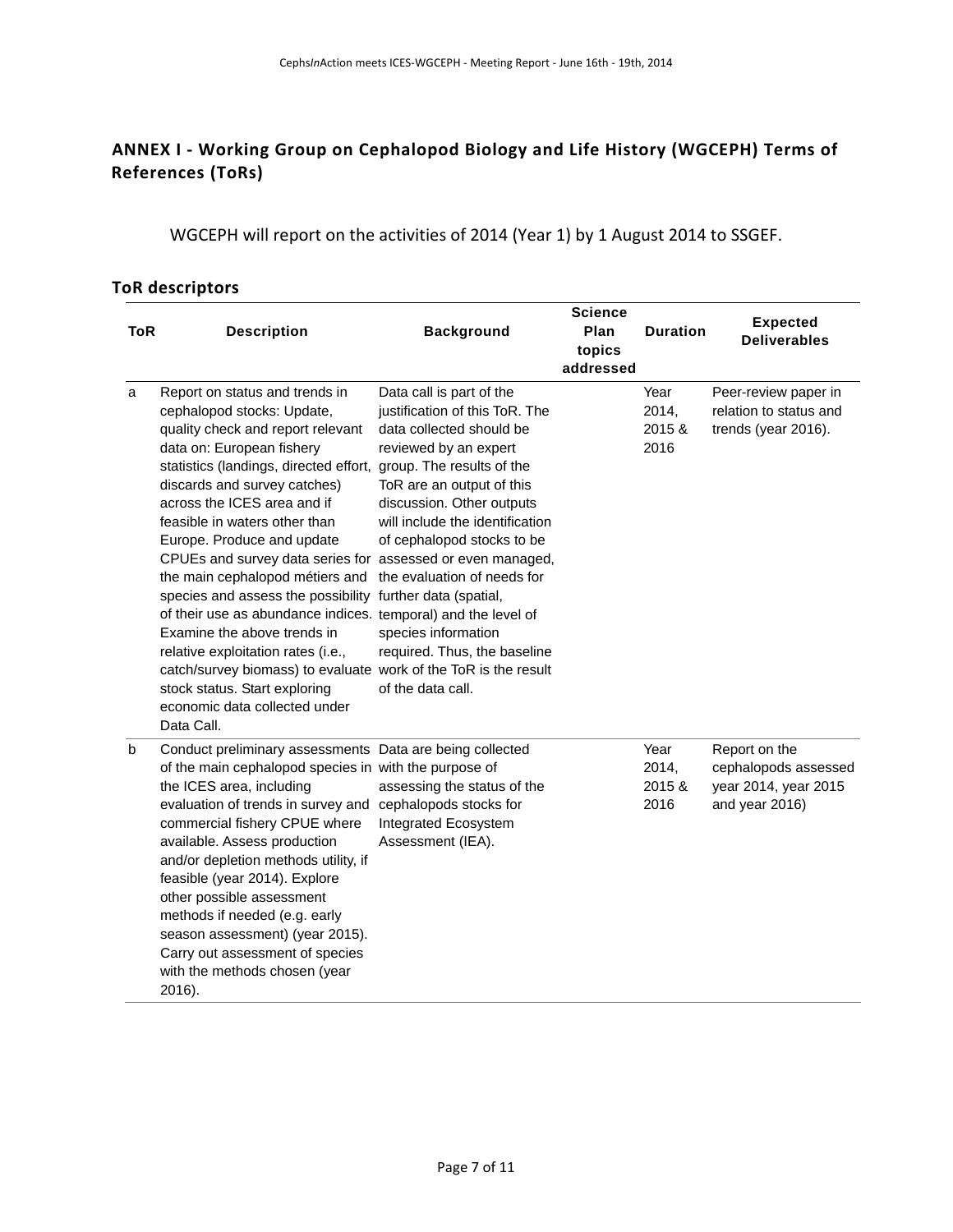| ToR | <b>Description</b>                                                                                                                                                                                                                                                                                                                                                                                                        | <b>Background</b>                                                                                                                                                                                                                                                                                                                                                                                                                     | <b>Science</b><br>Plan<br>topics<br>addressed | <b>Duration</b>                 | <b>Expected</b><br><b>Deliverables</b>                                                                                                                                                                                                                                                                                                                                                                               |
|-----|---------------------------------------------------------------------------------------------------------------------------------------------------------------------------------------------------------------------------------------------------------------------------------------------------------------------------------------------------------------------------------------------------------------------------|---------------------------------------------------------------------------------------------------------------------------------------------------------------------------------------------------------------------------------------------------------------------------------------------------------------------------------------------------------------------------------------------------------------------------------------|-----------------------------------------------|---------------------------------|----------------------------------------------------------------------------------------------------------------------------------------------------------------------------------------------------------------------------------------------------------------------------------------------------------------------------------------------------------------------------------------------------------------------|
| C   | Implications of the application of<br>some Policies and Directives on<br>cephalopods: e.g. Implication of<br>CFP (landing obligation) on<br>cephalopod exploitation, how it<br>has been applied in other places<br>and how it has affected them;<br>New regulation of Manipulation of<br>Animals for research; Nature<br>2000, network of Marine Protected research. These directives<br>Areas, Blue growth (wind farms). | There are no policies or<br>management measures<br>specifically directed to<br>fisheries for cephalopods<br>but many other pressures<br>and activities would affect<br>them. There are, on the<br>other hand, new regulations<br>that will impact cephalopod<br>and policies are essential to<br>assess the ecosystem as a<br>whole (IEA).                                                                                            |                                               | Year<br>2014,<br>2015 &<br>2016 | Report on effects of<br>directives and policies<br>on cephalopod<br>fisheries, assessment,<br>and management (year<br>2015 & year 2016).<br>Peer review paper<br>about the cephalopods<br>management and<br>governance: the<br>management (or lack<br>of management) of the<br>main cephalopod<br>stocks focused on<br>important<br>species/métiers and<br>proposed alternatives<br>for improving it (year<br>2016). |
| d   | Review data availability for the<br>main cephalopod species in<br>relation to the main population<br>parameters: length distribution,<br>sex ratio, first maturity at age, first data collected through Data<br>maturity at length, growth,<br>spawning season.                                                                                                                                                           | There is a need for updating<br>main population parameters<br>to be able to relate them to<br>the most recent fisheries<br>calls and to assess stock<br>status. Also, there are<br>particular issues in relation<br>to cephalopod maturity<br>stages, already the subject<br>of an ICES workshop.<br>Recent work on octopus<br>has shown that estimates of<br>size at maturity are highly<br>sensitive to the maturity<br>scale used. |                                               |                                 | Year 2015 Peer review paper in<br>relation to population<br>dynamics, biology<br>(year 2015).<br>Report (and/or first<br>draft) of a<br>methodological paper<br>about sampling<br>resolution for best data<br>collection for each<br>stock/species (year<br>2015).                                                                                                                                                   |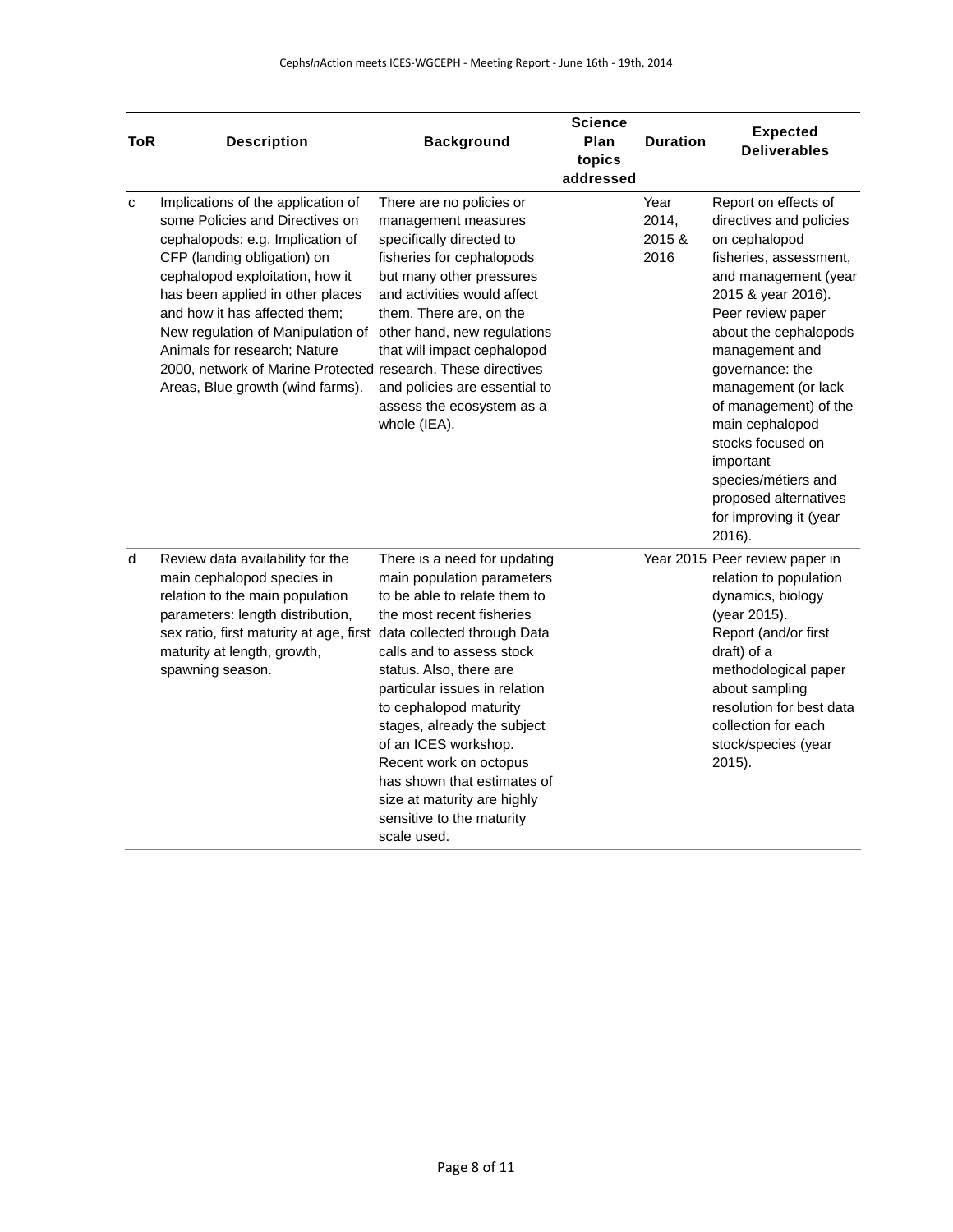|              |                                                                                                                                                                                                                                                                                       |                                                                                                                                                                                                                                                                                                                                                                                                                                                                                                                                                                                                                                         | <b>Science</b> |                                 | <b>Expected</b>                                                                                                                                                                                                                                                                                                                                                                                                                                                                                                                                      |
|--------------|---------------------------------------------------------------------------------------------------------------------------------------------------------------------------------------------------------------------------------------------------------------------------------------|-----------------------------------------------------------------------------------------------------------------------------------------------------------------------------------------------------------------------------------------------------------------------------------------------------------------------------------------------------------------------------------------------------------------------------------------------------------------------------------------------------------------------------------------------------------------------------------------------------------------------------------------|----------------|---------------------------------|------------------------------------------------------------------------------------------------------------------------------------------------------------------------------------------------------------------------------------------------------------------------------------------------------------------------------------------------------------------------------------------------------------------------------------------------------------------------------------------------------------------------------------------------------|
| <b>ToR</b>   | <b>Description</b>                                                                                                                                                                                                                                                                    | <b>Background</b>                                                                                                                                                                                                                                                                                                                                                                                                                                                                                                                                                                                                                       | Plan           | <b>Duration</b>                 | <b>Deliverables</b>                                                                                                                                                                                                                                                                                                                                                                                                                                                                                                                                  |
|              |                                                                                                                                                                                                                                                                                       |                                                                                                                                                                                                                                                                                                                                                                                                                                                                                                                                                                                                                                         | topics         |                                 |                                                                                                                                                                                                                                                                                                                                                                                                                                                                                                                                                      |
|              |                                                                                                                                                                                                                                                                                       |                                                                                                                                                                                                                                                                                                                                                                                                                                                                                                                                                                                                                                         | addressed      |                                 |                                                                                                                                                                                                                                                                                                                                                                                                                                                                                                                                                      |
| е            | Knowledge base: review and<br>report on cephalopod research<br>results in the ICES area, and if<br>feasible in waters other than<br>Europe, including all relevant<br>aspects of: biodiversity, biology,<br>ecology, physiology and<br>behaviour, in field and laboratory<br>studies. | Experts should be able to<br>assess population status,<br>and give management<br>advice, if needed, for<br>stocks/populations. Also<br>there is a need for<br>understanding response to<br>stress, factors causing<br>changes in cephalopod<br>abundances and<br>distribution. In this way the<br>expert group will have to be<br>able to inform ICES about<br>population status; dynamics<br>and their relationship with<br>environmental variables; the<br>role of cephalopods in the<br>ecosystem; possible<br>indicators for cephalopods<br>under the MSFD and<br>assessment methods used<br>in commercial cephalopod<br>fisheries. |                | Year<br>2014,<br>2015 &<br>2016 | Report on scientific<br>articles in relation to<br>the topic worked out<br>every year (Year 2014).<br>Protocol for setting the<br>database on scientific<br>articles in relation to<br>the topic worked out<br>every year. This data<br>base will make use of<br>the already existing<br>tools (Mendelei,<br>Research Gate) Year<br>2015.<br>Database on scientific<br>articles in relation to<br>the topic worked out<br>every year. This data<br>base will make use of<br>the already existing<br>tools (Mendelei,<br>Research Gate) Year<br>2016. |
| $\mathsf{f}$ | MSFD and Integrated Ecosystem<br>Assessment: Relevant MSFD<br>indicators (biodiversity, community pressure of cephalopods<br>role, exploitation and<br>contaminants) applied to<br>cephalopods.                                                                                       | There is a need of<br>describing the state and<br>under MSFD descriptors<br>and indicators. ToR a<br>address topics in relation to<br>fisheries (exploitation) and<br>ToR e addresses MSFD<br>from the literature review<br>(knowledge base). In this<br>case, ToR f will cover MSFD<br>focused on the applicability<br>of descriptors on<br>cephalopod populations<br>(status) and level of<br>exploitation (pressures).<br>Thus, ToR a, e and f are<br>complementary in this<br>respect.                                                                                                                                              |                | Year<br>2014,<br>2015 &<br>2016 | Report on MSFD<br>descriptors applicable<br>to cephalopods Year<br>2014 and Year 2015.<br>Peer review paper on<br>cephalopod application<br>of MSFD descriptors<br>Year 2016.                                                                                                                                                                                                                                                                                                                                                                        |

## **Summary of the Work Plan**

| Year 1 (2014) | Report on the cephalopods assessed (b)                                           |
|---------------|----------------------------------------------------------------------------------|
|               | Report on effects of directives and policies on cephalopod assessment (c)        |
|               | Report on scientific articles in relation to the topic worked out every year (e) |
|               | Report on MSFD descriptors applicable to cephalopods (f)                         |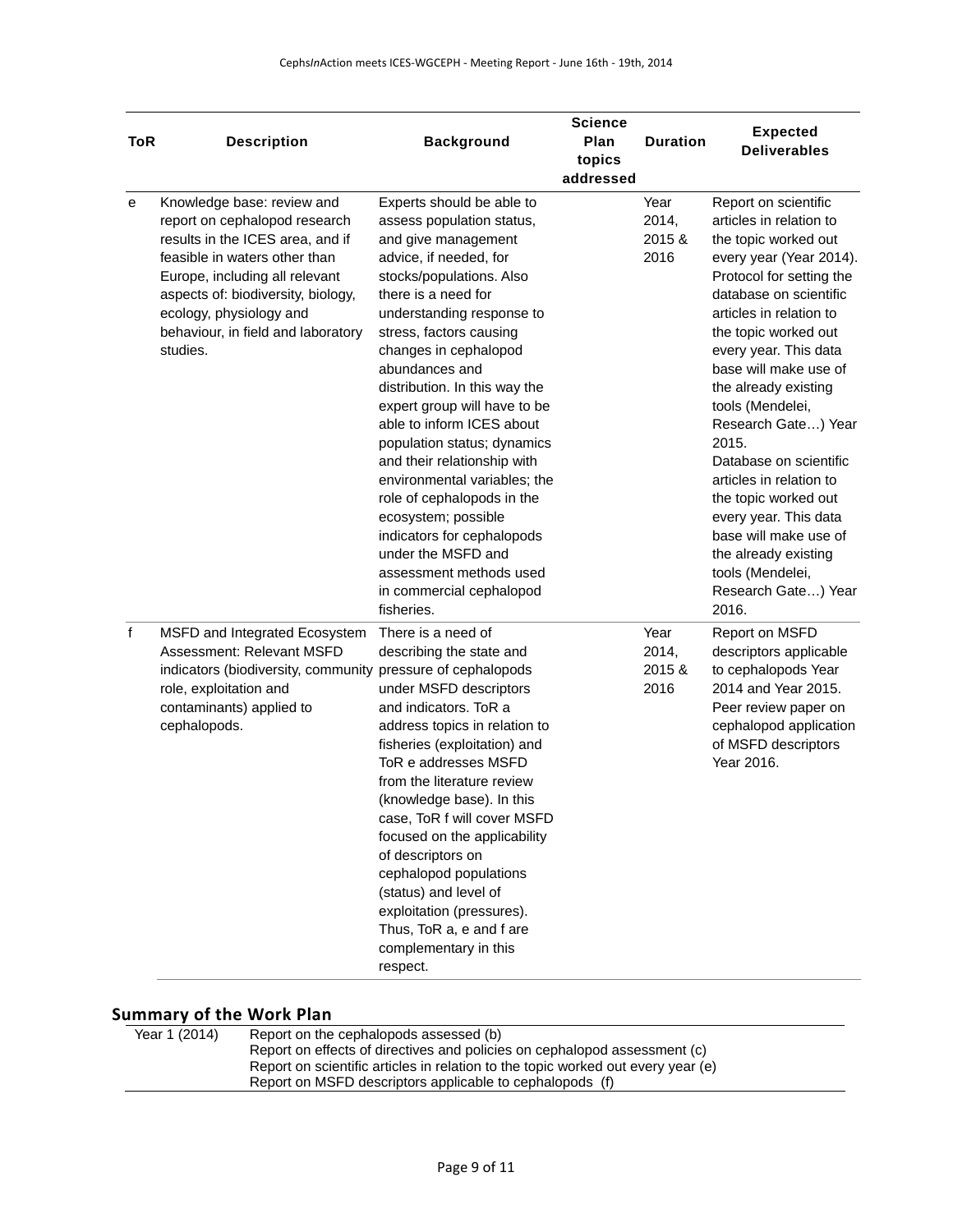| Year 2 (2015) | Report on the cephalopods assessed (b)                                                          |
|---------------|-------------------------------------------------------------------------------------------------|
|               | Report on effects of directives and policies on cephalopod assessment (c)                       |
|               | Peer review paper in relation to population dynamics, biology (d)                               |
|               | Report (and/or first draft) of a methodological paper about sampling resolution for best data   |
|               | collection for each stock/species (d)                                                           |
|               | Protocol for setting the database format needed on scientific articles in relation to the topic |
|               | worked out every year (e)                                                                       |
|               | Report on cephalopod application of MSFD descriptors (f)                                        |
| Year 3 (2016) | Peer-review paper in relation to status and trends (a)                                          |
|               | Report on the cephalopods assessed (b)                                                          |
|               | Report on effects of directives and policies on cephalopod assessment (c)                       |
|               | Peer review paper on cephalopod management and alternative proposals to improve it (c)          |
|               | Database on scientific articles in relation to the topic worked out every year (e)              |
|               | Peer review paper on cephalopod application of MSFD descriptors (f)                             |

### **Supporting information**

| Priority               | The current activities of this Group will lead ICES into issues related to    |
|------------------------|-------------------------------------------------------------------------------|
|                        | Cephalopods role in the ecosystem and importance as part of directed and      |
|                        | in-directed fisheries. Cephalopods are important components of marine         |
|                        | ecosystems. Thus, for promoting the sustainable use of the seas and           |
|                        | conserving marine ecosystems, cephalopod biology and life history has to      |
|                        | be understood. As an example, directed cephalopod fisheries, especially       |
|                        | small-scale fisheries, are increasingly important and it is necessary to have |
|                        | in place a useful system of data collection and stock evaluation that would   |
|                        | be adequate to support management. These activities are believed to have      |
|                        | a very high priority.                                                         |
| Resource requirements  | As noted in the 2012 report and previously, participation in WGCEPH is        |
|                        | limited by availability of funding, especially as many members and            |
|                        | potential members are university staff with no access to "national funds"     |
|                        | for attendance at ICES meetings. Efforts to attend to the groups are          |
|                        | acknowledged.                                                                 |
|                        | The future direction of the group focusing more into assessment would         |
|                        | hopefully lead to group to be applicable for DCF funding. The group is        |
|                        | willing that effort started in 2010 could be recognized in that way. The      |
|                        | additional resource required to undertake additional activities in the        |
|                        | framework of this group is negligible.                                        |
| Participants           | The Group was reduced in number of attendees form around 15 members           |
|                        | and guests to 9 members. In 2013, number of attendees was even                |
|                        | reduced to 6 full time attendees. With a strong bias towards participants     |
|                        | from the Iberian peninsula. It is desirable that more researcher working on   |
|                        | National Fisheries Institution would have the chance to know the group        |
|                        | work and participate in it.                                                   |
| Secretariat facilities | None.                                                                         |
| Financial              | No financial implications.                                                    |
|                        |                                                                               |